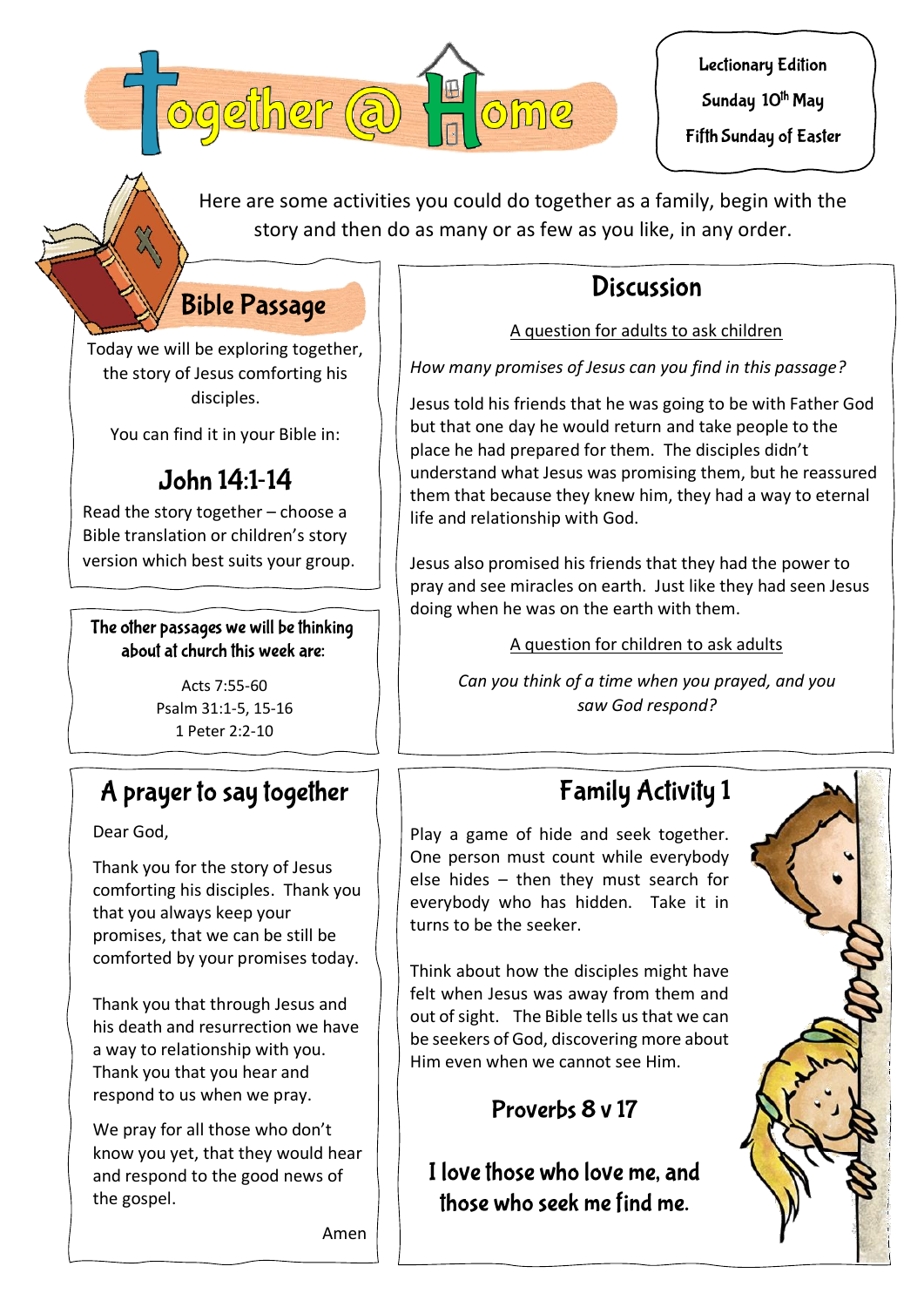## A verse to remember

### **1 Peter 2 v 9**

**But you are a chosen people, royal priests, a holy nation, a people for God's own possession. You were chosen to tell about the wonderful acts of God, who called you out of darkness into his wonderful light.**

Try to learn this verse together, it is quite long so might need to come up with some actions to help you remember it . Why not decorate the verse on a piece of paper or card together and put it up somewhere to remind you of it through the week?

This verse reminds us of the power we have in the world, just like Jesus told his friends that they had a role to play on the earth while he was gone, we have a part to play today in sharing the good news with others.

# **Active Prayer**

Jesus said that in his Father's house there are many rooms. Why not go on a prayer adventure around your own home.

Here is a prayer inspiration for each room in your house:

**Bedrooms:** Visit each bedroom in the house and say a prayer for the people who sleep in that room.

**Kitchen:** Pray a thank you prayer to God for providing physical and spiritual food for us each day.Pray for the foodbank and all those charities helping people to access food and supplies.

**Bathroom**: While you are in the bathroom… wash your hands and then take a moment to pray for all working for the NHS and emergency services and those working to find a cure for the Coronavirus.

**Living Room**: Take a moment to pray for all those who appear on our screens – world leaders making difficult decisions, church leaders finding new ways to be church during lockdown and teachers connecting with their classes online.

**Garden/Outside:** Pray for all those in your street and community that they would come to know God more and that He would provide all that they need.

# **Family Activity 3**

You will need: Paper, pens, any craft materials you have in the house.

Jesus told the disciples that he was going to his 'Father's House'. What do you think God's home, heaven, looks like?

Why not spend some time together wondering and sharing about what you think it looks like in heaven? Use your art materials to create your own picture together. Think about who will be there, what it will look like and what people will be doing in heaven.

# Helping Older Children

In these difficult times Older Children might be asking questions about what happens to people who die. They might also be asking about what happens to those who do not know Jesus.

Reassure them with Jesus' promise that he died on the cross to make a way so that anybody and everybody can receive God's forgiveness and friendship. We may not know what somebody else believes in their heart, but we can trust God that He hears and accepts everybody who invites Him into their life.



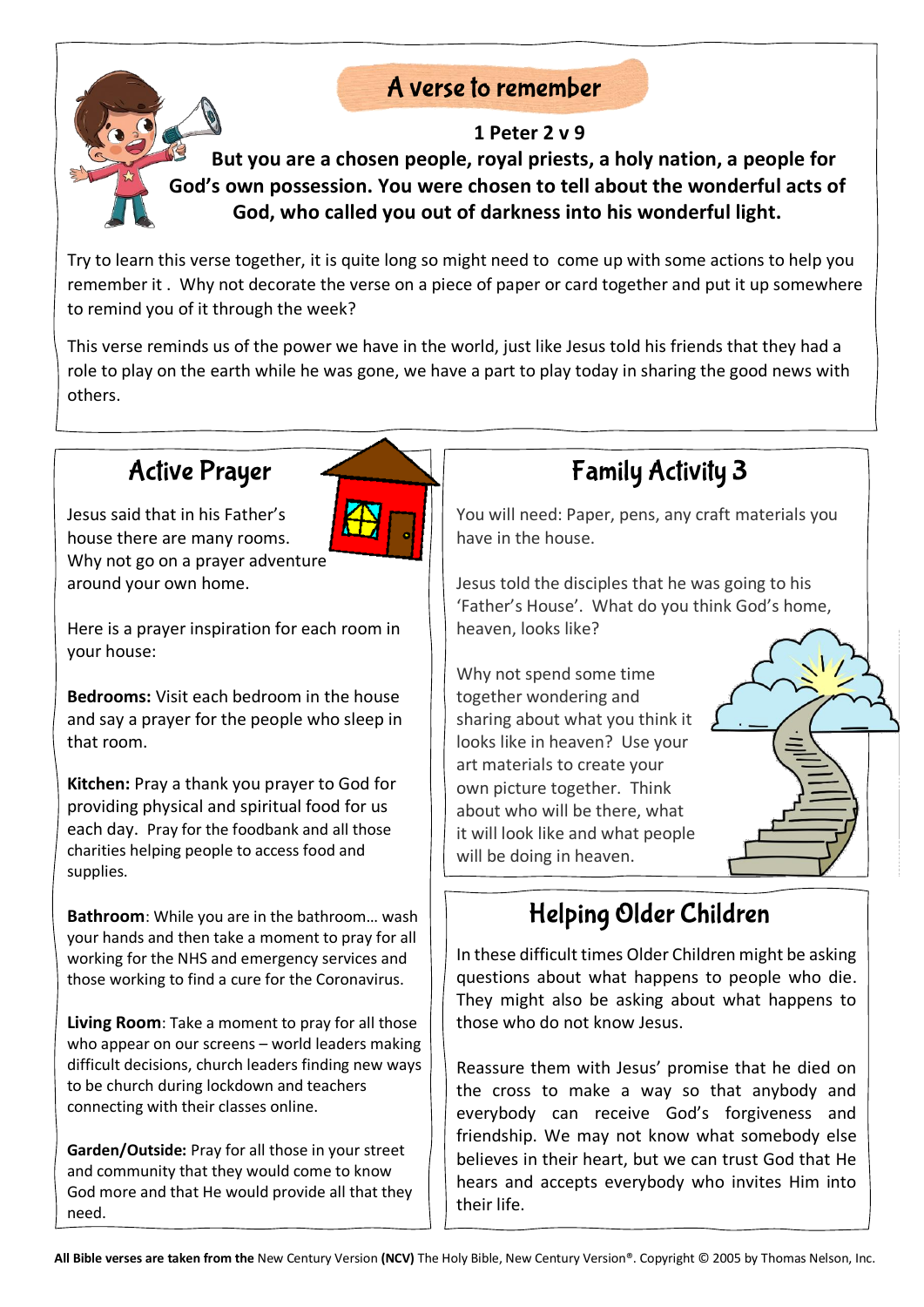# A colouring page you could print and colour together